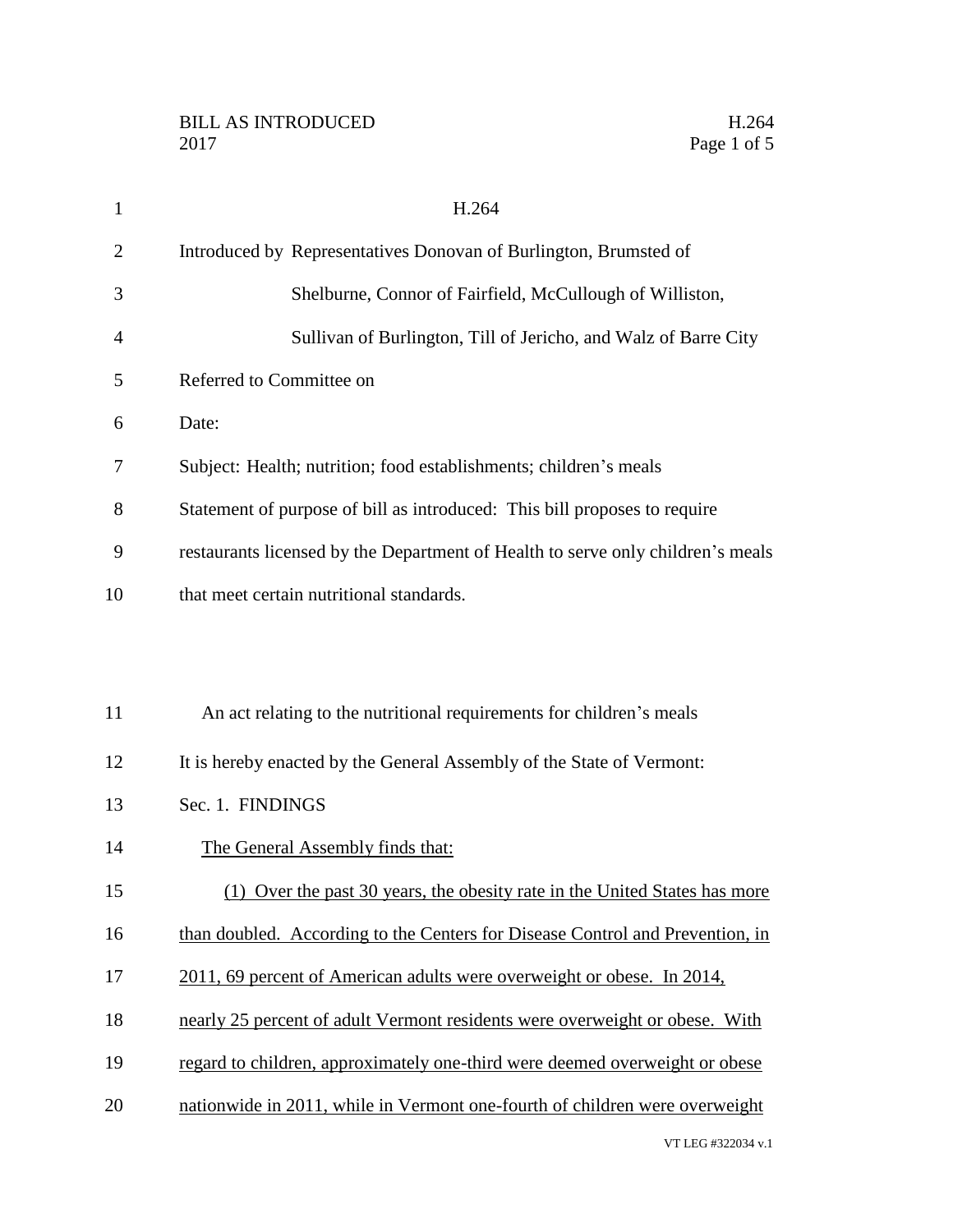| $\mathbf{1}$   | or obese. Obese children are at least twice as likely as nonobese children to      |
|----------------|------------------------------------------------------------------------------------|
| $\overline{2}$ | become obese adults.                                                               |
| 3              | (2) Obese children and adults are at greater risk for numerous adverse             |
| $\overline{4}$ | health consequences, including type 2 diabetes, heart disease, stroke, high        |
| 5              | blood pressure, high cholesterol, certain cancers, asthma, low self-esteem,        |
| 6              | depression, and other debilitating diseases.                                       |
| 7              | (3) Obesity-related health conditions have serious economic costs. The             |
| 8              | medical burden of obesity in the United States is approximately \$147 billion      |
| 9              | annually, or almost 10 percent of all medical spending. Roughly one-half of        |
| 10             | these costs are paid through Medicare and Medicaid, which means that               |
| 11             | taxpayers are responsible for much of the bill. Medicare and Medicaid              |
| 12             | spending would be reduced by 8.5 percent and 11.8 percent, respectively, in        |
| 13             | the absence of obesity-related spending. Obesity-related annual medical            |
| 14             | expenditures in Vermont are estimated at \$291 million.                            |
| 15             | (4) Families in Vermont have limited time to obtain and prepare healthy            |
| 16             | food, making dining out an appealing and often necessary option. Nationwide,       |
| 17             | American children eat 19 percent of their calories at fast food and other          |
| 18             | restaurants. Children eat almost twice as many calories when they eat a meal       |
| 19             | at a restaurant as they do when they eat at home. A 2013 study that examined       |
| 20             | the nutritional quality of children's meals sold at 18 of the most profitable fast |
| 21             | food restaurant chains in the United States found that only three percent of the   |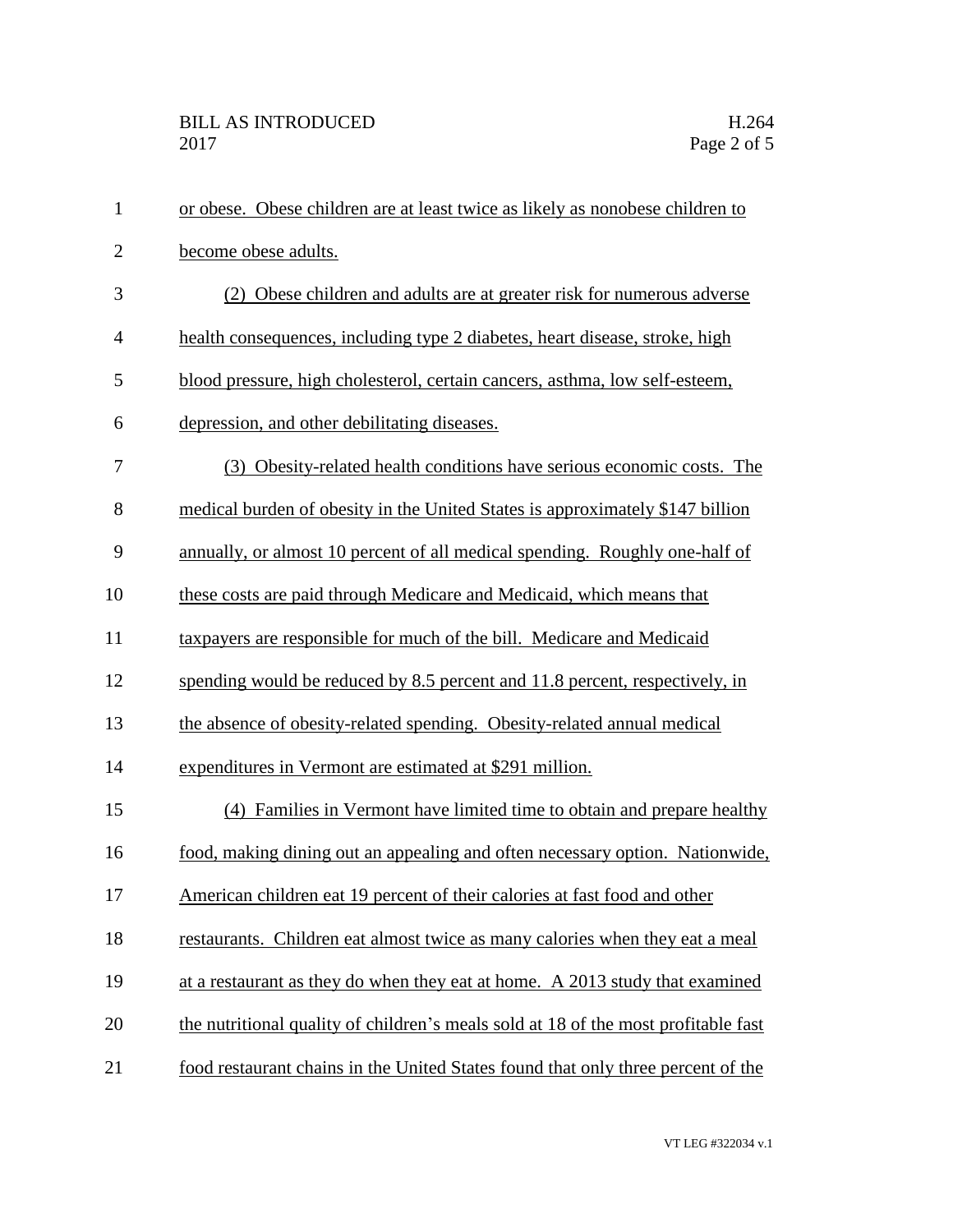| $\mathbf{1}$   | 3,494 meal combinations assessed met the expert nutrition standards for          |
|----------------|----------------------------------------------------------------------------------|
| $\overline{2}$ | children's meals.                                                                |
| 3              | (5) The General Assembly supports parents' efforts to feed their                 |
| 4              | children healthfully by ensuring healthy meals are readily available to children |
| 5              | in restaurants.                                                                  |
| 6              | Sec. 2. 18 V.S.A. § 4359 is added to read:                                       |
| 7              | § 4359. NUTRITION REQUIRMENTS FOR CHILDREN'S MEALS                               |
| 8              | (a) A licensed restaurant shall only sell a children's meal that meets the       |
| 9              | following nutritional requirements:                                              |
| 10             | (1) It contains no more than:                                                    |
| 11             | (A) 600 calories;                                                                |
| 12             | (B) 770 milligrams of sodium;                                                    |
| 13             | (C) 35 percent of calories from total sugars;                                    |
| 14             | (D) 35 percent of calories from fat;                                             |
| 15             | (E) 10 percent of calories from saturated fat; and                               |
| 16             | $(F)$ 0.5 grams of trans fat.                                                    |
| 17             | (2)<br>It includes at least 0.5 cups of unfried fruit or unfried vegetables,     |
| 18             | excluding white potatoes, and at least one of the following:                     |
| 19             | (A) a whole grain product that contains no less than 51 percent by               |
| 20             | weight in whole grain ingredients or lists whole grains as the first ingredient; |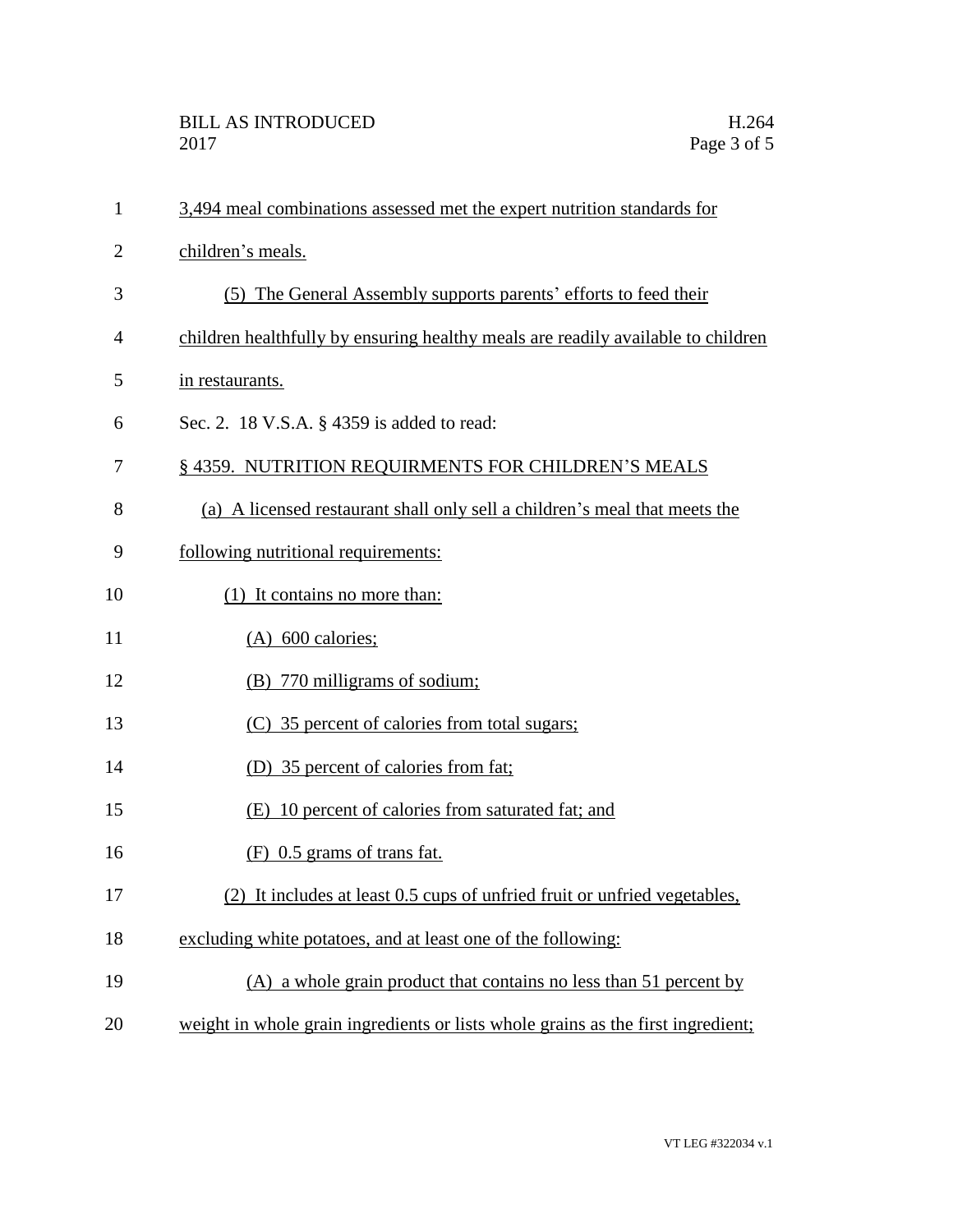## BILL AS INTRODUCED H.264 2017 Page 4 of 5

| $\mathbf{1}$   | (B) a lean protein, consisting of at least two ounces of meat; one                 |
|----------------|------------------------------------------------------------------------------------|
| $\overline{2}$ | ounce of nuts, seeds, dry beans, or peas; or one egg; or                           |
| 3              | (3) at least 0.5 cups of nonfat or one percent milk or low-fat yogurt, or          |
| 4              | one ounce of reduced fat cheese.                                                   |
| 5              | (b) For the purposes of this section, juices, condiments, and spreads shall        |
| 6              | not be considered fruits or vegetables.                                            |
| 7              | (c) If a children's meal includes a beverage, that beverage shall be:              |
| 8              | (1) water, sparkling water, or flavored water with no added natural or             |
| 9              | artificial sweeteners;                                                             |
| 10             | (2) nonfat or one percent milk or a nondairy milk alternative containing           |
| 11             | no more than 130 calories per container or serving as offered for sale; or         |
| 12             | (3) 100 percent juice with no added sweeteners in a serving size of no             |
| 13             | more than eight ounces.                                                            |
| 14             | (d) As used in this section:                                                       |
| 15             | (1) "Children's meal" means a combination of food items or food and                |
| 16             | beverage items that are sold together at a single price and primarily intended     |
| 17             | for consumption by children.                                                       |
| 18             | (2) "Lean protein" means a food containing less than 10 grams of fat,              |
| 19             | 4.5 grams or less of saturated fat, and less than 95 milligrams of cholesterol per |
| 20             | 100 grams and per labeled serving.                                                 |